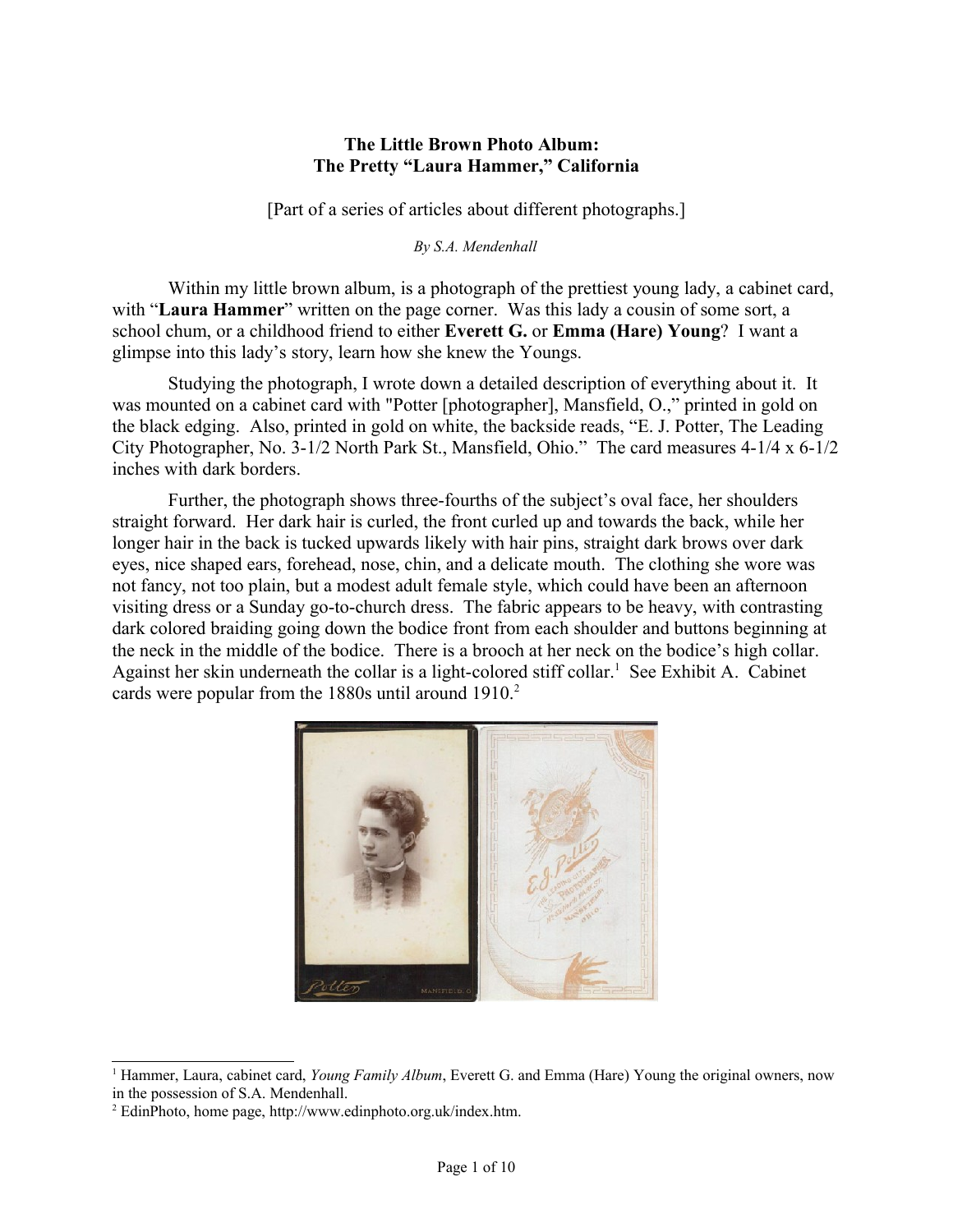From the photographer's imprint, I looked Potter up in the 1900 U.S. Census. I found **Elza J. Potter**, aged fifty-four, born in Pennsylvania, in Mansfield city, Richland County, Ohio. In the occupation column, the enumerator stated Elza Potter was a photographer.<sup>[3](#page-1-0)</sup> I hoped from this photographer's information I might find Laura. Beyond looking carefully in Richland County, it has not.

Since I didn't know if "Hammer" was Laura's married name or her maiden name, I wasn't entirely sure where to start to find information about her. I began by searching online U.S. census records nationwide. In 1900 there were forty-four hits for women by that name. I narrowed the prospective ages to birth year between 1865 and 1885, which netted twenty-eight hits. As for Laura Hammer in 1900 in Richland County, all I found was a thirteen year-old named Laura D. Hainer, which besides not quite the same name, I felt was too young.

Back to the census, I searched for a Laura without a surname, born 1875 +/- ten years in 1880 Richland County. There were 107 hits. I checked surrounding counties, even looking at familiar surnames: Young, Walters, Miller, Baker, Bowser, and Beam. This project seemed very much like a brick wall! I had to focus my search.

Laura could be found in any state, because a few of the other old photographs in E.G. and Emma Young's little brown album, turned out to be in the states of Colorado, Kansas, Illinois, and Iowa. I hunted for women born in Ohio, who might live anywhere in the country. I had ten hits for Laura Hammer born in Ohio. I selected California and Ohio, as the two states where Everett and Emma Young lived in order to narrow my search. Then, I isolated the results to four women who lived in California.

It wasn't until I was looking for another family named Williams that I came face to face with the Laura Hammer I believe I wanted. It was surprising that earlier I had missed or even discounted her. She was in the household next door to the Williams family, another Young connection,<sup>[4](#page-1-1)</sup> all neighbors to E.G. and Emma. The photograph album clearly included friends close to the Youngs.

From a second look at the 1900 U.S. Census for San Joaquin County. The enumerator **Ardolf L. Salbach** recorded these folks in Wrightman precinct including, "**Laura B. Hammer**," age twenty-four. That age appeared to be the correct age for the photograph image. An Ohio born girl, she was listed as the wife of thirty-five year-old **Andrew Hammer**. [5](#page-1-2) This couple was married about two years before this census. They had one child, **Madaline E. Hammer**. [6](#page-1-3)

<span id="page-1-0"></span><sup>&</sup>lt;sup>3</sup> Potter, Elza J., household, Richland Co., Ohio, 1900 U.S. Census, population schedule, Madison Twp., Mansfield city, ward 2, enumeration district (E.D.) 119, supervisor's district (S.D.) 212, pg. 131/sht. 14B, lines 87-89, dwelling 308, family 361, located online at Ancestry.com 3/20/10, roll T623\_1316.

<span id="page-1-1"></span><sup>4</sup> Hammer, Laura, photograph subject, found in Andrew Hammer's household, San Joaquin Co., Calif., 1900 U.S. Census, population schedule, Wrightmans, precincts 1-2, enumeration district (E.D.) 107, supervisor's district (S.D.) 4, pg. 162B/sht. 20, lines 82-84, dwelling 417, family 427, few doors from Everett G. Young's family, #419, located online at Ancestry.com and transcribed 3/22/10, roll T623\_108.

<span id="page-1-2"></span><sup>&</sup>lt;sup>5</sup> Hammer, Laura, photograph subject, found in Andrew Hammer's household, San Joaquin Co., Calif., 1900 U.S. Census, population schedule, Wrightmans, precincts 1-2, enumeration district (E.D.) 107, supervisor's district (S.D.) 4, pg. 162B/sht. 20, lines 82-84, dwelling 417, family 427, few doors from Everett G. Young's family, #419, located online at Ancestry.com and transcribed 3/22/10, roll T623\_108.

<span id="page-1-3"></span><sup>6</sup> Hammer, Andrew, household, San Joaquin Co., Calif., 1900 U.S. Census, population schedule, Wrightmans, precincts 1-2, enumeration district (E.D.) 107, supervisor's district (S.D.) 4, pg. 162B/sht. 20, lines 82-84, dwelling 417, family 427, located online at Ancestry.com and transcribed 3/22/10, roll T623\_108. The first time Madaline was found, her name was spelled this way. During the course of my research, her name was spelled in various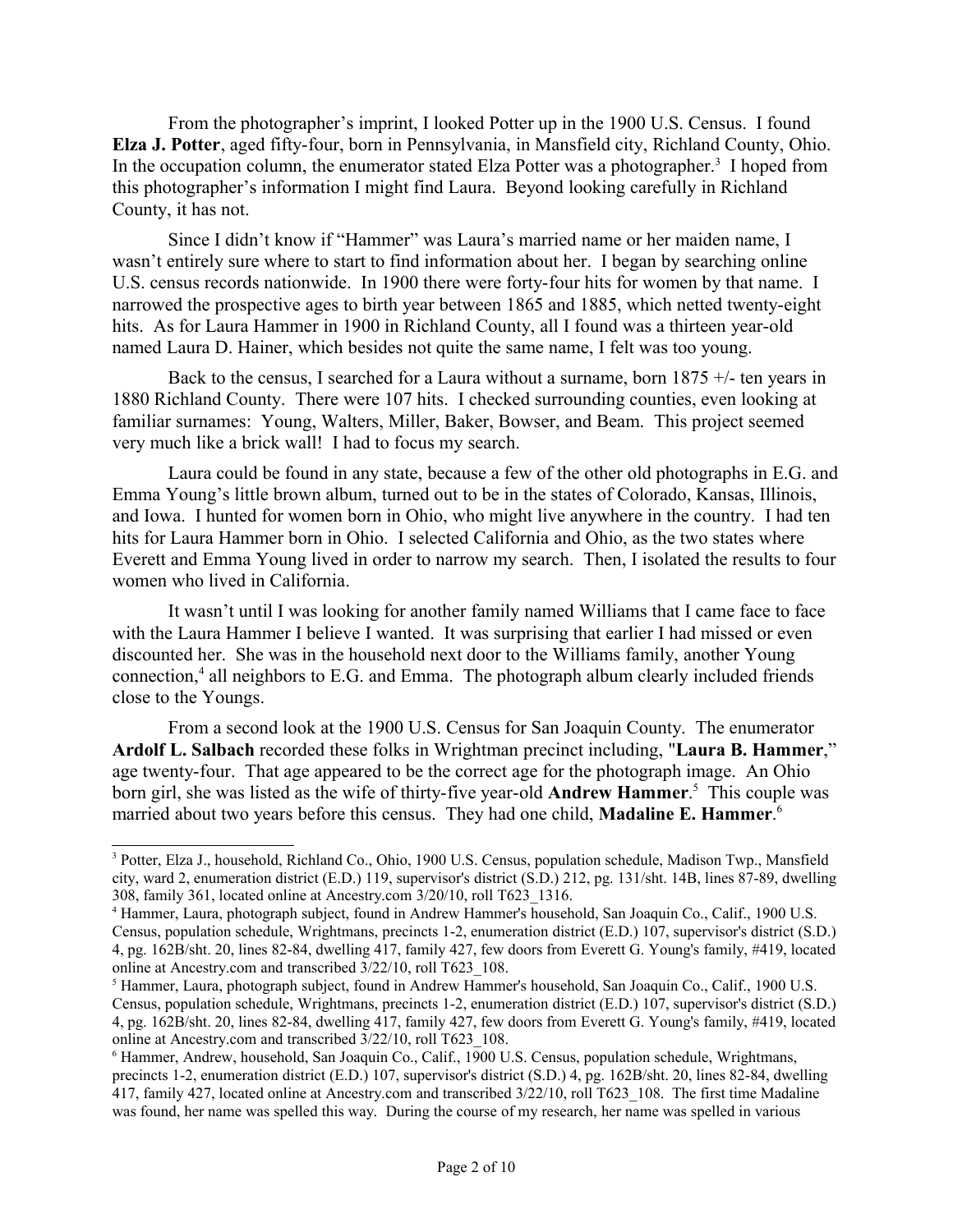Madelaine was born 6 October 1898 in California, Andrew was born 11 November 1864 in California, and Laura was born 25 August 18[7](#page-2-0)5 in Ohio.<sup>7</sup> Andrew owned his own farm without a mortgage and raised crops and livestock. Both adults in their household could read and write.<sup>[8](#page-2-1)</sup>

Just to present a clear picture to evaluate this find, there were seven other possible Laura Hammers found in 1900. For example, of the seven white women named Laura, born in Ohio between 1865 and 1885, one was in California, one in Pennsylvania, and five in Ohio. One woman lived in Jackson Township, Seneca County, Ohio, born May 1883. Another born 1875, was married with three children in Clinton County.<sup>[9](#page-2-2)</sup> Seneca County was close to the Youngs former home in Wyandot County, while Clinton County was farther away. Certainly old enough, Mrs. Laura Hammer in Clinton County could be the woman in the photo. I eventually discounted her because of data in her 1917 death record.<sup>[10](#page-2-3)</sup> From these women I tried to correlate data to the photograph details. For example, this woman's age in the image, seems to be in her early twenties. The photograph date appears to be the mid-1890s. Lastly, three women were born in the 1881, 1882, and 1883, which seemed too young, given the young adult Laura in the photograph circa 1890s.

Another consideration was, if the Laura Hammer had been a school chum, either E.G. or Emma would have written Laura's maiden name, maybe in addition to her married name, but perhaps not her married name only on the photograph. Last, from the research on the subjects in the album, it was clear that the Youngs had formed close relationships with their Wrightman precinct neighbors; **Hohenshell**, **White**, and **Williams**. More about those folks in future papers. I concluded this neighbor, Mrs. Laura B. Hammer, was too much of a coincidence compared to the women in Ohio.

From this analysis, I proceeded to study the Hammer family in San Joaquin County. From the 1910, 1920, and 1930 census, voter lists compiled in the *San Joaquin County Great Register*, and the *California Death Index, 1940-1997* records I learned a number of things about Laura Hammer and her family.

15 April 1910 San Joaquin County, California, Laura B. Hammer was age thirty-four, her father was born in Pennsylvania and her mother was born in Ohio. Her husband, Andrew

ways. Subsequently to maintain accuracy, I used her name as spelled in the records I found as written in each source.

<span id="page-2-0"></span><sup>7</sup> Hammer, Andrew, household, San Joaquin Co., Calif., 1900 U.S. Census, population schedule, Wrightmans, precincts 1-2, enumeration district (E.D.) 107, supervisor's district (S.D.) 4, pg. 162B/sht. 20, lines 82-84, located online at Ancestry.com and transcribed 3/22/10, roll T623\_108, provided birth months and years for Madaline, Andrew, and only the year for Laura Hammer. Full birth dates were provided by the online *California Death Index, 1940-1997*, for Laura, Madelaine, and Helen, and by transcribed death certificates and scanned obits for Andrew and Laura Hammer, were provided by Charles Lambaren, researcher, San Joaquin Genealogical Society (SJGS), e-mail 3/26/10, e-mail address, chasmellamb@gmail.com I used the definition of "General farming" found on UCB website.

<span id="page-2-1"></span><sup>&</sup>lt;sup>8</sup> Hammer, Andrew, household, San Joaquin Co., Calif., 1900 U.S. Census, population schedule, Wrightmans, precincts 1-2, enumeration district (E.D.) 107, supervisor's district (S.D.) 4, pg. 162B/sht. 20, lines 82-84, dwelling 417, located online at Ancestry.com and transcribed  $3/22/10$ , roll T623 108.

<span id="page-2-2"></span><sup>9</sup> Hammer, John, household #1, Seneca Co., Ohio *1880 U.S. Census*, population schedule, Jackson Twp., Fostoria City, enumeration district (E.D.) 106, pg. 32/sht. 3A, lines 36-43, dwelling 54, family 59, roll T623\_1320. Hammer, Curtis, household #2, Clinton Co., Ohio, *1880 U.S. Census*, population schedule, Green Twp., enumeration district (E.D.) 61, pg. 11A, roll 623\_1248, located online at Ancestry.com 3/20/10.

<span id="page-2-3"></span><sup>10</sup> Hammer, Laura E., Death Certificate, Cuyahoga Co., Ohio, vol. #3315, certificate #41334, located online at [www.ohiohistory.org,](http://www.ohiohistory.org/) 3/31/10.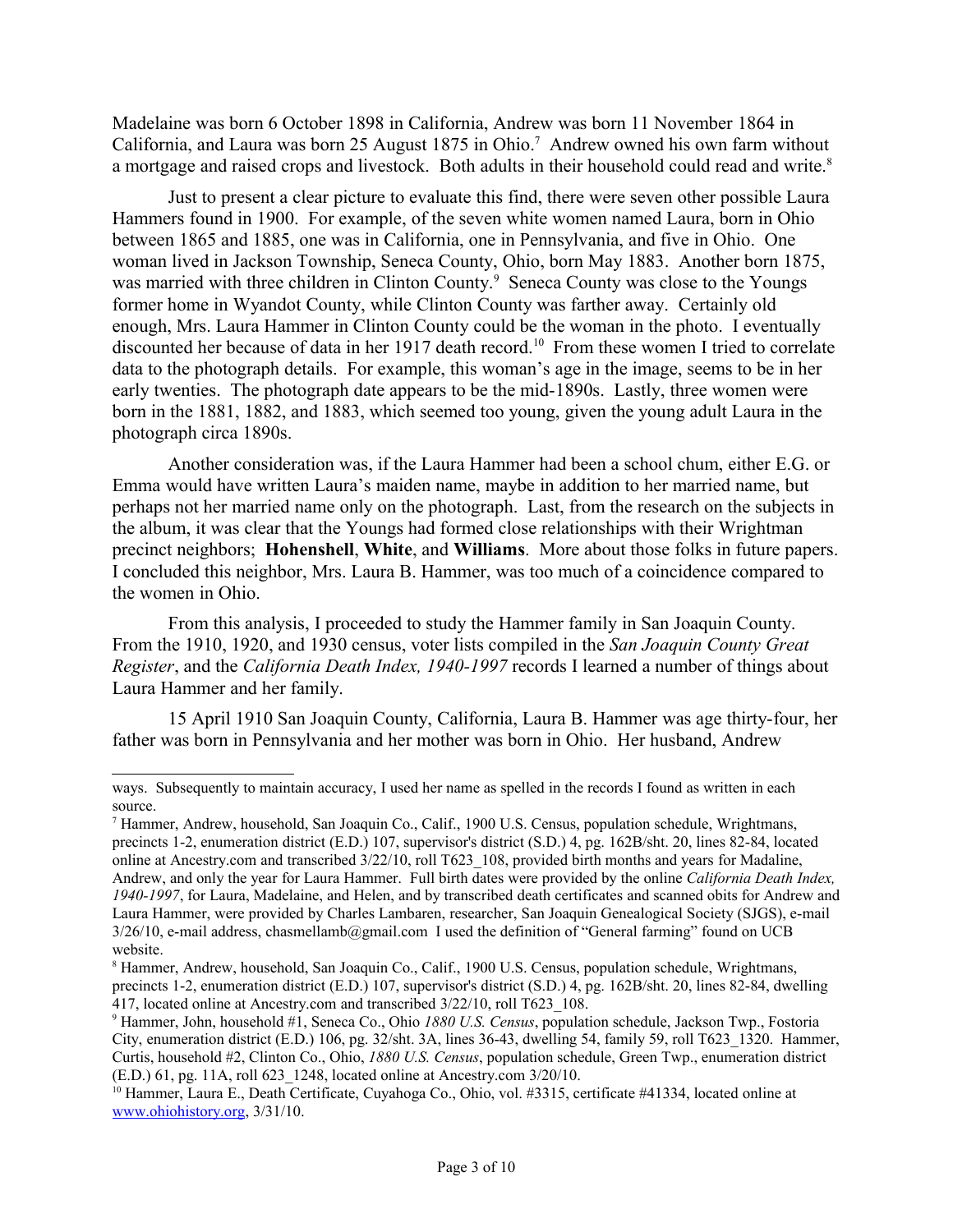Hammer now age forty-five, was born about 1865 in California. He was a white, male, whose father spoke German, was born in Germany, and, his mother spoke French and was born in Germany [Alsace]. As head of the family, Andrew was a farmer in O'Neal Township, north of Stockton. He continued general farming and still owned his farm without a mortgage. This couple had to work daily on farm duties, either routine or seasonal, but it was hard manual labor. Laura and Andrew had two daughters, who attended school in 1910. The girls were Madelaine and **Helen J. Hammer**, the later was born about 1902. From the census record I learned Laura had three children, but only two lived to 1910.<sup>[11](#page-3-0)</sup>

After learning that Laura had three children, I found two references from San Joaquin Genealogical Society cemetery transcription texts, probably to the same child. However I did not get an obituary or death notice.

**Howard Hammer**, child, died 15-16 Sep. 1901, wht., age 5y, 3m, 25d.

Howard Hammer, 0y, 3m, 25d., male, single, b. Calif., died on lower Sacramento Rd.<sup>[12](#page-3-1)</sup>

The burial records for Hammer, state Howard was five years-old. I wonder if this is Laura's third child?

Later, in November 1910 Andrew was a registered Republican voter, a "Stockton farmer."<sup>[13](#page-3-2)</sup> In addition to voting, Andrew participated in jury selection, although he was dismissed from duty because he was "prejudiced against one opposed to the liquor traffic and advocated Sunday closing."[14](#page-3-3)

Between 1911 and 1916 the Hammers quit farming and moved into Stockton, the county seat. From the 1912-18 San Joaquin County Great Register of Voters, Hammer's home address was provided. 1916 had Andrew Hammer a registered Democrat in Stockton's ninth precinct. Now, his home address was 1231 N. Monroe. His occupation was a "machinist." With suffrage, beginning as early as 1916, Laura registered to vote with him in subsequent elections, she registered as a Republican and housewife.[15](#page-3-4) The 1918 register showed Andrew Hammer was in Stockton's ninth precinct. However, his occupation had changed to a "benchhand."<sup>[16](#page-3-5)</sup> Socially active, Hammer's daughters participated in activities young people enjoy. For example, Helen

<span id="page-3-0"></span><sup>&</sup>lt;sup>11</sup> Hammer, Andrew, household, San Joaquin Co., Calif., 1910 U.S. Census, population schedule, O'Neal Twp., enumeration district (E.D.) 123, supervisor's district (S.D.) 6, pg. 114/sht. 7A, lines 33-36, dwelling 135, family 139, located online at Ancestry.com and transcribed  $3/22/10$ , roll T624 102, image 1242. Married, both adults could read and write.

<span id="page-3-1"></span><sup>12</sup> Hammer, Howard, *Death Records, San Joaquin, Co., Calif.,* vol. II, 1895-1905, compiled by SJGS, (c)1999, p.59, located 3/23/10. The burial records for Hammer, state Howard was 5 yrs. Is this Laura's third child? Lower Sacramento Rd. was north of Stockton, near East and West Hammer Lane. I question if Laura's child was 5 yrs. old in 1901, if so, she might have been married previously or had the child out of wedlock.

<span id="page-3-2"></span><sup>13</sup> Hammer, Andrew, #32*, San Joaquin County Great Register, 1910*, County Clerk, Eugene D. Graham, Wrightmans Precinct, pg. , col. 1, California State Library, accession #160510, call No. qc929.3, "California Voter Registrations, 1900-1968," located online 3/22/10 at Ancestry.com and transcribed.

<span id="page-3-3"></span><sup>14</sup> Hammer, Andrew, *The Lodi Sentinel*, Tues., Oct. 24, 1911, pg. 18, c.3, Stockton, California

<span id="page-3-4"></span><sup>15</sup> Hammer, Andrew, #73, Mrs. Laura B. Hammer, #76*, San Joaquin County Great Register, 1916*, County Clerk, Eugene D. Graham, Stockton, ninth precinct, second ward, pg. \_\_, California State Library, accession #1, call No. qc929.3, "California Voter Registrations, 1900-1968," located online 3/22/10 at Ancestry.com and transcribed.

<span id="page-3-5"></span><sup>16</sup> Hammer, Andrew, #78*, San Joaquin County Great Register, 1918*, County Clerk, Eugene D. Graham, Stockton, ninth precinct, second ward, pg. \_\_, California State Library, accession #24465, call No. qc929.3, "California Voter Registrations, 1900-1968," located online 3/22/10 at Ancestry.com and transcribed.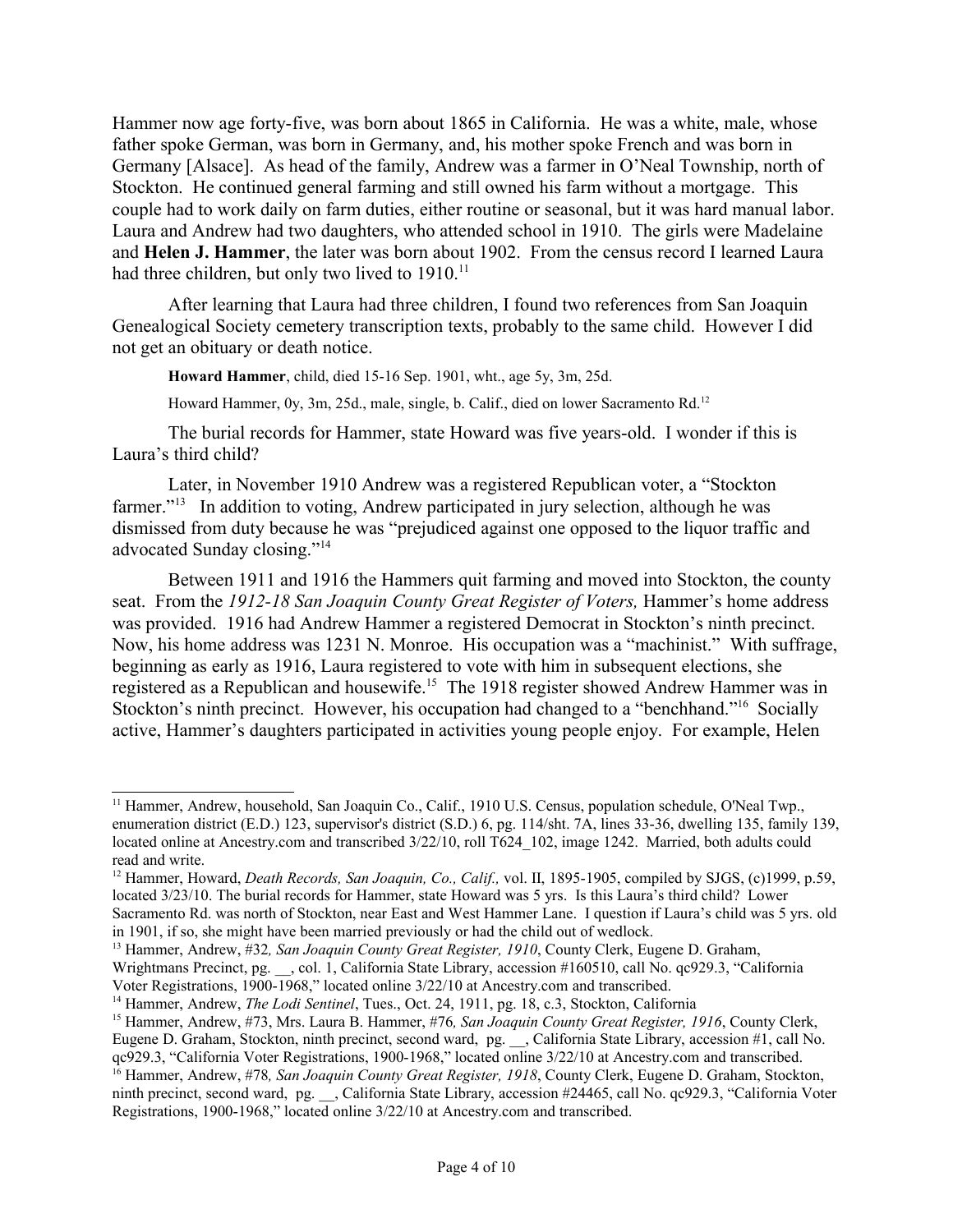Hammer and a dozen teens went to a porch dance given at **Eva Eccles** home west of Lodi on a Saturday night, July 26th.<sup>[17](#page-4-0)</sup>

By 1 January 1920, "Andrew Hammer" was age fifty-four. This time the census reported Andrew's father was born in Bavaria, spoke German, and his mother was born in France, spoke French. As household head, Andrew owned the family home at 1231 N. Monroe, Stockton, where he lived with his forty-four year-old spouse, "Lura (sic) B.," and daughters, Madelaine and Helen J. The two girls' ages were twenty and seventeen, both were recorded in school. The whole family could read and write. Interestingly, this home was less than two blocks from the Youngs home on West Magnolia. At the time, this neighborhood was very pleasant for families. That year Andrew Hammer worked as a "Bench man, in a Manufactory, for wages." While Madelaine worked, likely an after school job, as a "Stenographer, for the Chamber of Commerce, for wages." Across the street from the Hammers was the **John Doty** family, who lived at 1220 N. Monroe. Their son, Laura's future son-in-law, was 19 year-old **Sumter M. Doty**, born in Arkansas. Young Sumpter worked for wages as a salesman in a clothing store.<sup>[18](#page-4-1)</sup>

As registered voters, Andrew, Laura, and their daughter, Madeline, were listed in the 1920 election rolls. The following election years 1922, 1924, and 1926, showed Andrew and Laura continued to register.<sup>[19](#page-4-2)</sup> Between 1922 and 1926, their daughters married. It appears Helen married Mr. Thomas F. Baxter Jr., moved to Sonoma County, where Hammer's grandson, Thomas F. Baxter III, was born.<sup>[20](#page-4-3)</sup> Madelaine married Sumter Monroe Doty on 16 September 1922 in Stockton.[21](#page-4-4) Shortly afterwards, they moved to Stanislaus County, where Hammer's granddaughter Joanne Doty was born.<sup>[22](#page-4-5)</sup> Hopefully, Laura enjoyed relationships with her grandchildren, with visits often enough to watch them grow.

Hammers were still in their home at 1231 N. Monroe, in Stockton City for 1 April 1930 census. Now sixty-four years-old, Andrew Hammer was still the household head and Laura was his wife. She was fifty-four years-old. Andrew was not a veteran. They owned their home, valued at \$7,500.00, yet they did not have a radio. Were the economic times a bit of a struggle?

<span id="page-4-0"></span><sup>17</sup> Social Notes column, *The Lodi Sentinel*, Tues., July 29, 1919, pg. 3, c.3, Stockton, California.

<span id="page-4-1"></span><sup>&</sup>lt;sup>18</sup> Hammer, Andrew, household, San Joaquin Co., Calif., 1920 U.S. Census, population schedule, Stockton, ward 2, precinct 11, enumeration district (E.D.) 164, supervisor's district (S.D.) 3, pg. 53/sht. 5B, lines 92-95, dwelling 118, family 129, enumerator provided daughters' middle initials, Andrew was a white, male, located online at Ancestry.com and transcribed  $3/22/10$ , roll T625 144, image 108. Checked Google maps for homes locations, 5/17/10.

<span id="page-4-2"></span><sup>&</sup>lt;sup>19</sup> Hammer, Andrew and Laura, 1920; Hammer, Andrew and Mrs. Laura B., 1922; and, Hammer, Helen, Andrew, and Laura B., 1924, *Precinct Index of the Great Register of San Joaquin County, California, 1920-24*, County Clerk John D. Finney, Woodlee-Pulich Printing Co., Record Building, Stockton, Calif., California State Library, accession No. 41082, call #qc929.3 1920. Also, Hammer, Andrew and Mrs. Laura B., 1926, *Precinct Index of the Great Register of San Joaquin County, California, 1926-28*, County Clerk John D. Finney, Woodlee-Pulich Printing Co., Record Building, Stockton, Calif., California State Library, accession No. 81546, call #qc929.3 1926, "California Voter Registrations, 1900-1968," located online at Ancestry.com and transcribed 3/22/10.

<span id="page-4-3"></span><sup>20</sup> Baxter, Thomas Francis, mother's maiden name Hammer, provided date and county, located online, *California Birth Index, 1905-1995*, Ancestry.com, 4/11/10 and transcribed.

<span id="page-4-4"></span><sup>21</sup> Doty, Sumter, household, San Joaquin Co., Calif., 1930 U.S. Census, population schedule, Stockton City, O'Neal Twp., enumeration district (E.D.) 39-63, supervisor's district (S.D.) 9, ward 6, pg. 127/sht. 3A, lines 26-28, dwelling 32, family 33, located online at Footnote.com and transcribed 5/9/10; also, Doty-Hammer marriage, *Marriage Records San Joaquin County*, Vol. 39, pg. 130, officiated by R.H. Sink, located and transcribed by SJCGS research staff, emailed 5/26/10.

<span id="page-4-5"></span><sup>22</sup> Doty, mother's maiden name Hammer, *California Birth Index, 1905-1995*, provided the date and the county, located online Ancestry.com and transcribed 3/22/10.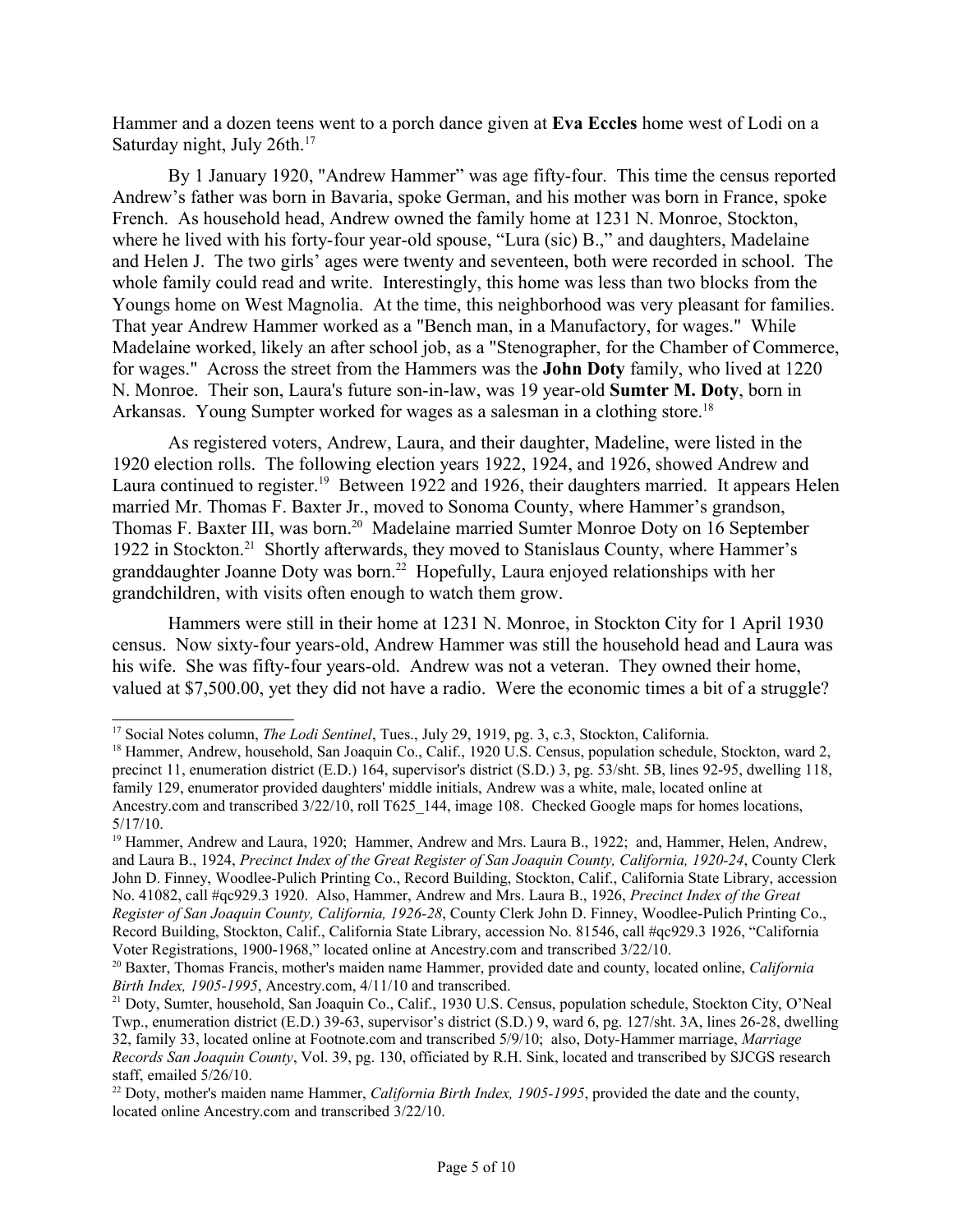Perhaps with the depression, Andrew lost his job at the factory, because in 1930 he was earning a wage as a sexton for the Congregational Church.<sup>[23](#page-5-0)</sup> The newly completed Congregational Church, located at 116 West Willow Street, was finished in  $1929<sup>24</sup>$  $1929<sup>24</sup>$  $1929<sup>24</sup>$  Having moved back to Stockton, Sumter and Madeline Doty resided at 144 East Ash Street with their daughter. Little Joanne was three years, ten months-old, she must have been born about May 1926. Sumter provided for his family working as a salesman for an Auto Insurance Association.<sup>[25](#page-5-2)</sup> Listed as Republicans, their voter registrations reflected the same home address and occupations.<sup>[26](#page-5-3)</sup>

During the depression and through World War II, Laura and Andrew continued to register to vote in the elections. Over the years 1930, 1932, 1936, 1938, 1940, 1942, and 1944 she registered as a Democrat, while he registered as a Republican.<sup>[27](#page-5-4)</sup> Their household must have been either very silent regarding politics or very lively discussing the merits of the two political platforms each election year. The Hammer family was close, demonstrated by the birthday celebration noticed in "Women's Feature Section," of the *The Lodi News-Sentinel*, Wednesday, 16 December 1936, as follows:

#### **Birthday Dinner Party Given For George Hammer**

The home of Mr. and Mrs. George Hammer near Lodi was the setting for a pleasantly planned dinner party Tuesday evening, the gathering honoring the birthday of Mr. Hammer. Decorations for the event were a timely arrangement of hollyberries.

Assembled were Mr. and Mrs. Andrew Hammer, Mr. and Mrs Ed Hammer, Dr. and Mrs. Lee Dunne, Mrs. Annie McDade, Mrs. Edith Dolan, Mr. William Hammer, all of Stockton; Miss Ora Hammer, Miss Lavina Dodds, and Mr. and Mrs. George Hammer.<sup>[28](#page-5-5)</sup>

<span id="page-5-1"></span><sup>24</sup> [First Congregational Church, Stockton, CA, 1929,](file:///ark://13030/hb6j49p0vj?&brand=calisphere) William Wilson Wurster, Architect, sketches from *Collection of [William W. Wurster/Wurster, Bernardi & Emmons Collection, 1922-1974](http://www.oac.cdlib.org/findaid/ark:/13030/tf8k40079x?&brand=calisphere)*, contributing institution Environmental Design Archives, 230 Wurster Hall #1820, University of California, Berkeley, Calif. 94720-1820, located online 5/17/10 at University of California, Calisphere website < http://content.cdlib.org/ark:/13030/hb6j49p0vj/>. <sup>25</sup> Doty, Sumter, household, San Joaquin Co., Calif., 1930 U.S. Census, population schedule, Stockton City, O'Neal

<span id="page-5-2"></span>Twp., enumeration district (E.D.) 39-63, supervisor's district (S.D.) 9, ward 6, pg. 127/sht. 3A, lines 26-28, dwelling 32, family 33, located online at Footnote.com and transcribed 5/9/10.

<span id="page-5-3"></span><sup>26</sup> Doty, Sumter, and Madelaine E. Doty, also, Hammer, Andrew and Mrs. Laura B., 1930, Stockton, sixth ward, fifth precinct, pg. 362, *Precinct Index of the Great Register of San Joaquin County, California, 1930-32*, Stockton, Calif., County Clerk Eugene D. Graham, California State Library, accession No. 119045, call #qc929.3 1930, "California Voter Registrations, 1900-1968," located online at Ancestry.com and transcribed 3/22/10.

<span id="page-5-4"></span><sup>27</sup> Hammer, Andrew, and Mrs. Laura B. Hammer, 1930, pg. 219; 1932, pg. 243, *Precinct Index of the Great Register of San Joaquin County, California, 1930-32*, Stockton, Calif., County Clerk Eugene D. Graham, California State Library, accession No. 119045, call #qc929.3 1930; 1932; "California Voter Registrations, 1900-1968," located online at Ancestry.com and transcribed 3/22/10; *Precinct Index of the Great Register of San Joaquin County, California 1936-1938*, Stockton, Calif., County Clerk Eugene D. Graham, California State Library, accession No. 162583, call #qc929.3, 1936; accession No. 175143, call #qc929.3, 1938; also, Hammer, Andrew and Mrs. Laura B., pg. 285, *Precinct Index of the Great Register of San Joaquin County, California, 1940*, Stockton, Calif., County Clerk Eugene D. Graham, California State Library, accession No. 190286, call #qc929.3 1940; and, Hammer, Andrew and Mrs. Laura B., pg. 240, *Precinct Index of the Great Register of San Joaquin County, California, 1942*, Stockton, Calif., County Clerk Eugene D. Graham, California State Library, accession No. 202752, call #qc929.3 1942; and last, Hammer, Andrew and Mrs. Laura B., 1944, pg. 249, *Precinct Index of the Great Register of San Joaquin County, California, 1944*, Stockton, Calif., County Clerk R.E. Graham, California State Library, accession No. 235926, call #qc929.3 1944, "California Voter Registrations, 1900-1968," located online and transcribed 5/17/10.

<span id="page-5-5"></span><sup>28</sup> Editor unknown, *Lodi News-Sentinel*, Wed., Dec. 16, 1936, p. 4, c.5.

<span id="page-5-0"></span><sup>&</sup>lt;sup>23</sup> Hammer, Andrew, household, San Joaquin Co., Calif., 1930 U.S. Census, population schedule, Stockton Twp., enumeration district (E.D.) 39-34, supervisor's district (S.D.) 9, ward 2, pg. 157/sht. 9A, lines 23-24, dwelling 234, family 240, located online at Ancestry.com and transcribed 3/22/10, roll 211, image 316.0, Andrew was born about 1866 Calif., wht., male, father born in Germany, his mother was born in France.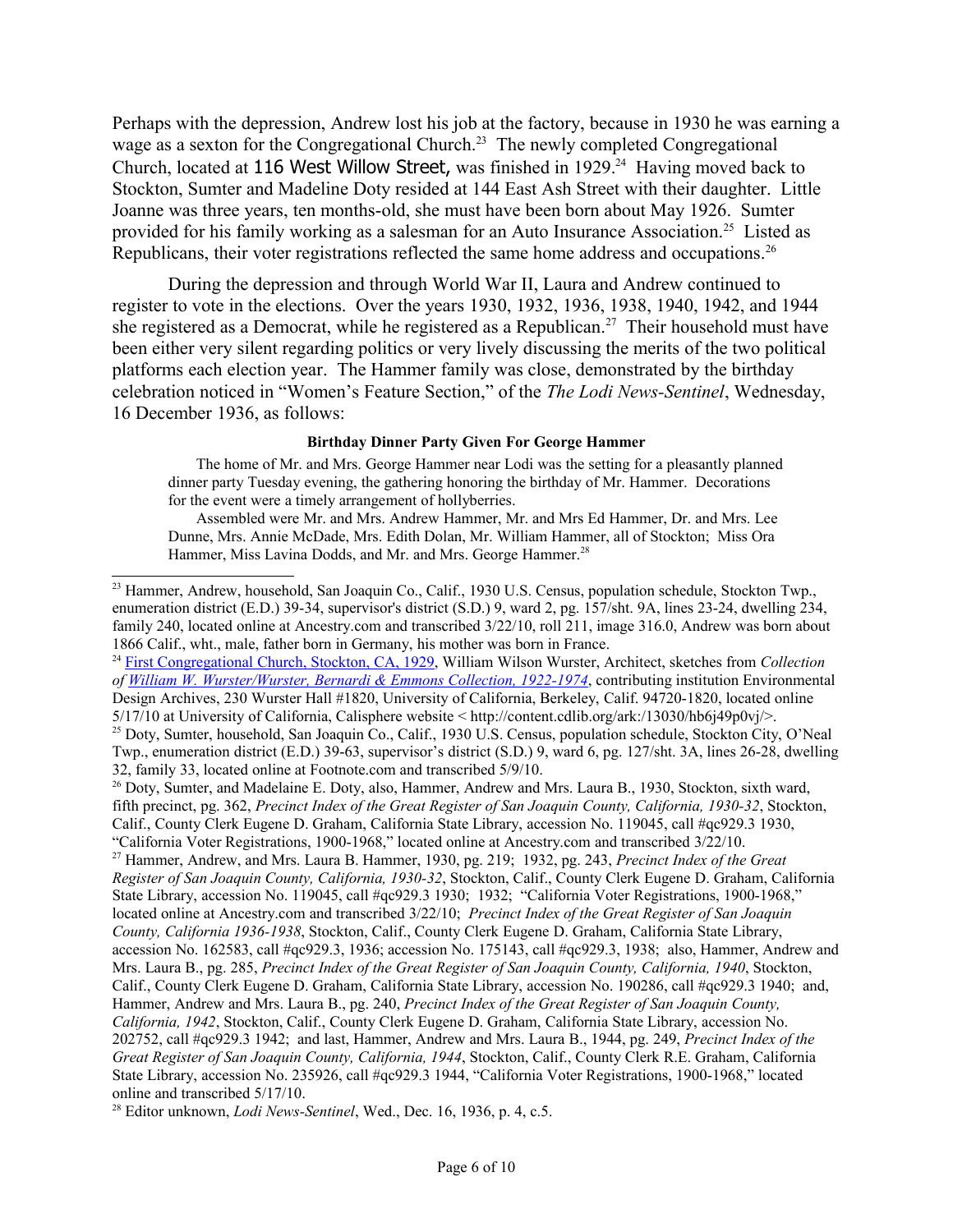Other social activities in which Laura Hammer joined are evidence that her interests were diverse and she actively participated. The following was also in the "Women's Feature Section," of *The Lodi News-Sentinel*, 11 November 1936:

### **… County Clubwomen …**

San Joaquin County Federation of Women's clubs met in an interesting session yesterday in Stockton at the First Congregational church, the president, Mrs. R.J. Custer of Lodi, presideing. ... In the morning session reports were given by the following chairmen: Mrs. Andrew Hammer, American Citizenship; Mrs. J.V. Craviotto, amenities; Mrs. Irma L. Tilden, drama; Mrs. Howard Crittenden, legislation; Mrs. E.M. Meroux, publicity; Mrs. Frederick M. Braddock, international interests; Mrs. Wendell R. Hoar, art; Mrs. James G. Smith, forests and parks. At luncheon... afternoon session... appropriate musical accompaniment, ... .<sup>[29](#page-6-0)</sup>

The family also toasted special events, also in "Women's Feature Section," in 1941, was written:

#### **George Hammers Observe 'Ruby' Anniversay**

The fortieth wedding anniversary of Mr. and Mrs. George Hammer of Lodi was celebrated last night with a dinner party given in their honor by Miss Ora Hammer and Miss Lavina Dodds at The Fountain.

Following the delightful affair for which the decorations were in red in honor of the "ruby" celebration, the party adjourned to the home of Miss Hammer for conversation and entertainment.

Guests included: Mr. and Mrs. George Hammer, the honored couple; Mr. and Mrs. Andrew Hammer of Stockton, Mr. Will Hammer of Stockton, Mr. Ed Hammer of Santa Cruz, Mrs. Edith Dolan of Santa Cruz, ... Miss Ora Hammer and Miss Lavina Dodds, hostesses to the event.

Mr and Mrs. George Hammer are prominent and well known Lodi residents. They were married 40 years ago in Stockton.<sup>[30](#page-6-1)</sup>

On a more somber note, around September 1943, Laura was diagnosed with cancer.<sup>[31](#page-6-2)</sup> As Laura and Andrew were growing older, they made the difficult decision to move again. After 1944 they moved to what was to be their final home, maybe a rest home, on North California Street in Stockton across from St. Joseph's Medical Center. In May 1945, Andrew was diagnosed with heart problems.<sup>[32](#page-6-3)</sup> After Andrew died, Laura did not appear to exercise her right to vote again. $33$ 

Having discovered those more recent resources, I hoped to find older records to learn something of Laura's background, maybe even learn about Andrew's life before their marriage. I looked at 1880, 1870, and 1860 U.S. Census records, and checked other California genealogical

<span id="page-6-0"></span><sup>29</sup> Editor unknown, *Lodi News-Sentinel*, Wed., Nov. 11, 1936, p. 4, cols.1-2.

<span id="page-6-1"></span><sup>30</sup> Editor unknown, *Lodi News-Sentinel*, Fri., Apr. 4, 1941, p. 8, cols.3-4.

<span id="page-6-2"></span><sup>&</sup>lt;sup>31</sup> Hammer, Laura, Death Certificate, San Joaquin Co., Calif., district #3901, registrar's #93, Dr. William Lynch provided diagnosis and signed death certificate, with decedent's home address. Transcribed death certificate information provided by Charles Lambaren, researcher, San Joaquin Genealogical Society (SJGS), e-mail 3/31/10, e-mail address, [chasmellamb@gmail.com](mailto:melrlamb@juno.com)

<span id="page-6-3"></span><sup>&</sup>lt;sup>32</sup> Hammer, Andrew, Death Certificate, San Joaquin Co., district #3901, registrar's #400, Dr. William Lynch provided diagnosis and signed death certificate, with decedent's home address. Transcription provided by Charles Lambaren, researcher, San Joaquin Genealogical Society (SJGS), e-mail 3/26/10, e-mail address, [chasmellamb@gmail.com](mailto:melrlamb@juno.com)

<span id="page-6-4"></span><sup>33</sup> Hammer, Andrew and Mrs. Laura B., pg. 249, *Precinct Index of the Great Register of San Joaquin County, California, 1944*, Stockton, Calif., County Clerk R.E. Graham, California State Library, accession No. 235926, call #qc929.3 1944, "California Voter Registrations, 1900-1968," located online and transcribed 5/17/10; Hammer, Andrew, Death Certificate, San Joaquin Co., district #3901, registrar's # 400. Transcription provided by Charles Lambaren, researcher, San Joaquin Genealogical Society (SJGS), e-mail 3/26/10, e-mail address, [chasmellamb@gmail.com](mailto:melrlamb@juno.com)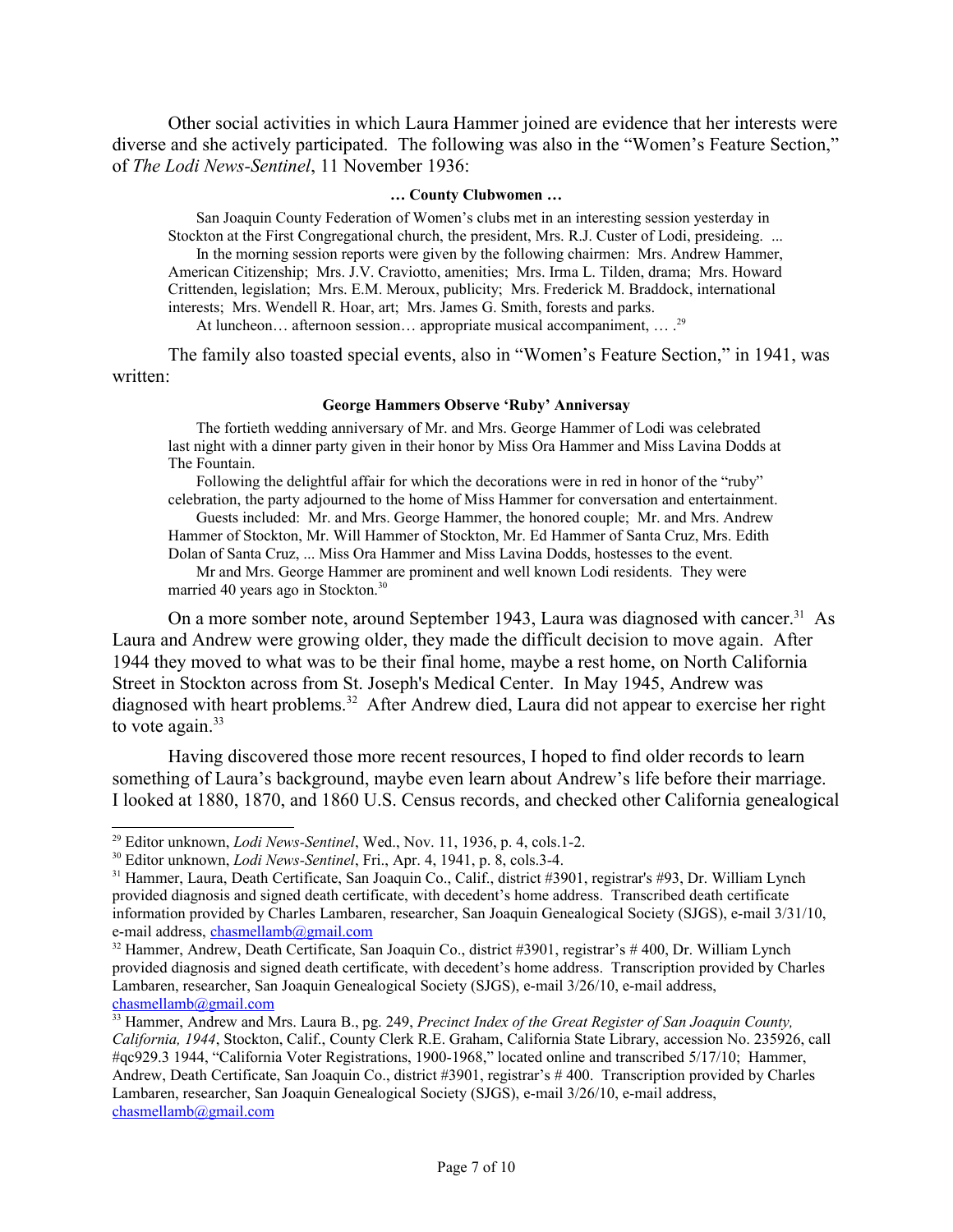links I found online. I found in the *California Death Index, 1940-1997* Laura Blanche (Swartz) Hammer. Now, armed with her maiden name, Swartz, and mother's maiden name, Ripley, I still failed to find the exact Swartz or Schwartz family in Ohio records.<sup>[34](#page-7-0)</sup> However, Andrew's earlier history was revealed in the 1880 census. Once I secured that information I was able to pursue additional details about Andrew's family. Those details will appear in an article about Laura's in-laws in the next newsletter issue*.*

After my preliminary research, I contacted the San Joaquin Genealogical Society (SJGS). With my thanks to them, they helped me with more information pieces that could only be learned in San Joaquin County, for example obituaries, city directories, and transcribed death certificates.

Additionally, SJCGS provided Laura Swartz's and Andrew Hammer's marriage date 20 October 1897. On the license, Andrew was thirty-two, a native Californian, and Laura was twenty-two, a native Ohioan. Andrew's sister, **Edith Hammer** and **J. Pitcher Spooner**<sup>[35](#page-7-1)</sup>, residents of Stockton, were present and witnessed the ceremony conducted by **Rev. C. McLane**, Pastor of the First Cumberland Presbyterian Church of Stockton. Rev. McLane requested the county record the marriage.<sup>[36](#page-7-2)</sup> This suggests that one or the other, or even both Hammers were members of the Presbyterian Church. As was the community custom, the issuance of the marriage license was published in the *Stockton Daily Independent*. [37](#page-7-3)

The year before Hammers married, Andrew Hammer was listed in the *1895-1896 San Joaquin Directory*. He was a farmer in Wrightmans precinct, north of Stockton. It also provided his personal description with blue eyes, blond hair, and 6' 2" tall.<sup>[38](#page-7-4)</sup> In 1900, it was probably the same place, but more specifically identified as a residence on Sacramento Road, two miles north of Stockton. Then again, 1902, 1904, 1906, 1908 through 1911, Andrew Hammer was on route 2, Box 67, Stockton Rural Route. 1912, Andrew changed the box number to 26. Then, 1914 through 1942 he and Laura were listed at 1231 North Monroe, Stockton. This provided more accurately when they moved to Stockton, 1912-1913. The next few years Andrew held various jobs. In 1915, he was a laborer, 1917-23 he worked as a machinist for H.M. Company, and later, 1924-1928 he was a salesman with Burnett-Gealy Company, which is a real estate and Insurance business.[39](#page-7-5)

Andrew's death certificate was a transcription by SJGS research staff. It states Andrew was born 11 November 1864 in Stockton, to Michael Hammer, native of Germany, and Dorathea (Roerig), native of Alsace Lorraine. His father's name may have been Michael Andrew

<span id="page-7-0"></span><sup>34</sup> Hammer, Laura Blanche (Swartz), *California Death Index, 1940-1997,* provided full birth and death dates, and parents' surnames, located online at Ancestry.com and transcribed 3/22/10. Even after I learned from Laura Hammer's death certificate the parent's full names, I couldn't find them.

<span id="page-7-1"></span><sup>&</sup>lt;sup>35</sup> J. Pitcher Spooner was a Stockton photographer, in someway other than photography he fits into the Young's photograph album story, but it is not yet known how

<span id="page-7-2"></span><sup>&</sup>lt;sup>36</sup> Swartz-Hammer, marriage date, transcription provided by Charles Lambaren, researcher, San Joaquin Genealogical Society (SJGS), e-mail 3/31/10, e-mail address, chasmellamb@gmail.com

<span id="page-7-3"></span><sup>&</sup>lt;sup>37</sup> Hammer-Swartz marriage license, Stockton Daily Independent, Thurs., Oct. 21, 1897, p.3, c.2. Scanned image provided by Charles Lambaren, researcher, San Joaquin Genealogical Society (SJGS), e-mail 3/31/10, e-mail address, chasmellamb@gmail.com

<span id="page-7-4"></span><sup>38</sup> Vickroy, Betty, transcriber, *Great Register of san Joaquin County, California, 1896*, ©2008, Nancy Pratt Melton, Stockton, Calif., located online 3/23/10, at < freepages hosted by rootsweb/ancestry.com >; also, provided George A. Hammer's registration.

<span id="page-7-5"></span><sup>39</sup> Hammer, *Stockton City Directory*(ies), 1902, pg. 101; 1906-1905, pg. 138; 1909-1910, pg. 189; 1926, pg. 166; and, 1928, pg. 161, compiled and published by R.L. Polk & Co., San Francisco, Calif., transcribed and forwarded by Charlie Lambaren, researcher, San Joaquin Genealogical Society (SJGS), e-mail.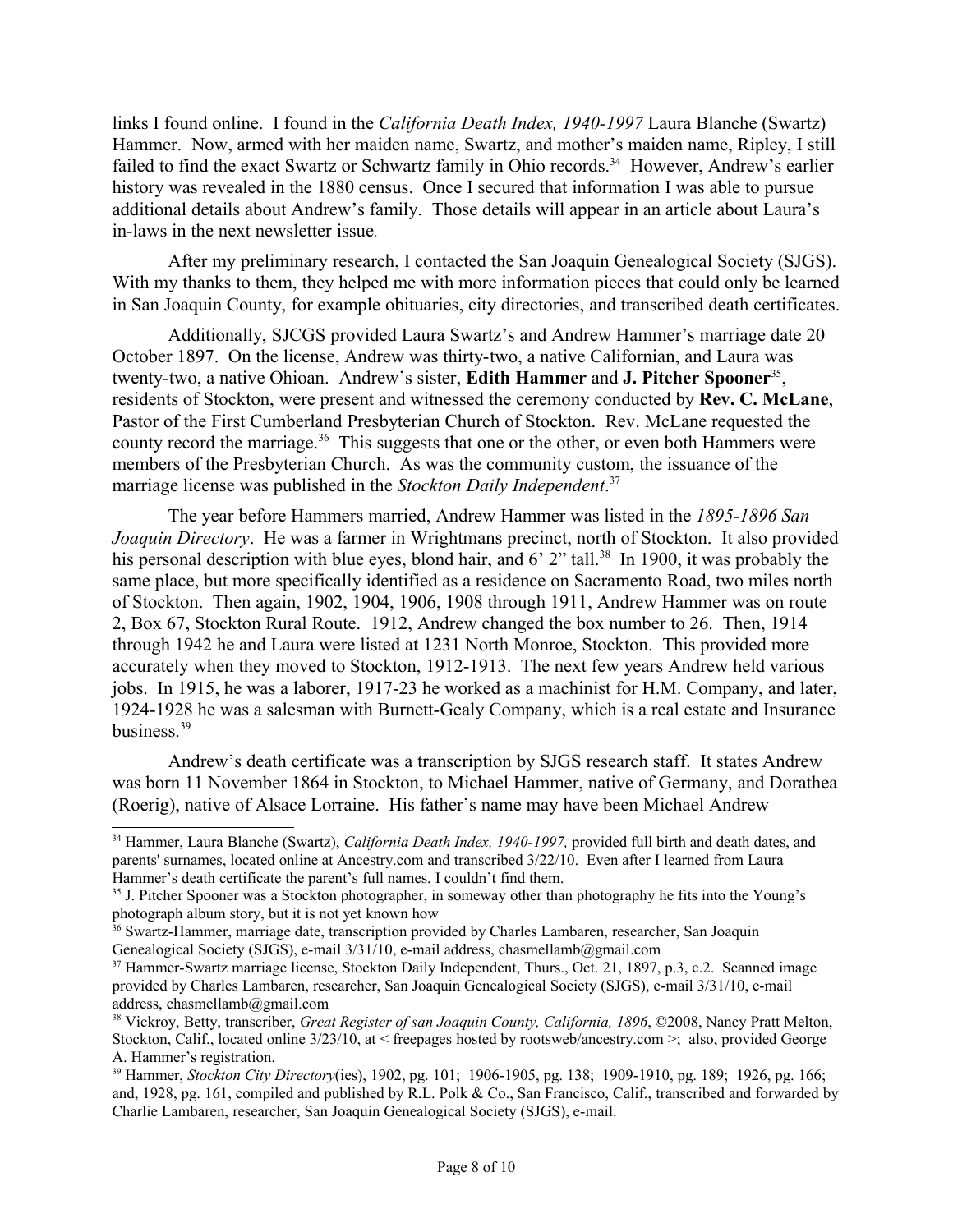Hammer, since I found records for his father using both Michael and Andrew. At "80 years, 11 months, and 25 days" Andrew died, having been in Saint Joseph's Hospital for several weeks.<sup>[40](#page-8-0)</sup> His death was caused by a cardiac decompenition (sic, decompensation), due to Myocarditis, which was first diagnosed 1 May 1945. Dr. William Lynch signed the death certificate. I learned Dr. Lynch later signed Laura's death certificate, which may mean he was their family physician. The informant for Andrew's death certificate was Laura, providing Andrew's birth date, his parents' names and their nativity, and probably she made arrangements for his funeral services.<sup>[41](#page-8-1)</sup>

When SJCGS found an obituary for Andrew Hammer, it was clear Andrew was remembered as the "husband of Laura, father of Mrs. Madelaine Doty of Sacramento and Mrs. Helen Baxter of Healdsburg; grand-father of Joanne Doty and Thomas F. Baxter III," the brother of, George A. Hammer of Lodi, and Mrs. Edith Dolan of Santa Cruz. Andrew died early Tuesday morning, 4 September 1945, in Stockton. Services were held the next day, Wednesday, the  $5<sup>th</sup>$  in the chapel of B.C. Wallace  $\&$  Son, 520 North Sutter Street, with Rev. Noel F. Breed officiating. This was followed by a private committal at Park View Crematory.<sup>[42](#page-8-2)</sup>

The same physician, William Lynch, reported that Laura Hammer had been seriously ill for about two years. Andrew must have consoled and comforted Laura. However, after he died in September 1945, Laura may have been too sad to fight her illness. Four months later, 1 January 1946, she apparently received medical help. She was not doing well. Shortly afterwards, **Laura Blanche Hammer** passed away at home, 1545 North California [Street], Stockton. She died 2:00 a.m., Friday morning 1 March 1946.[43](#page-8-3) Her father's name was **Robert E. Swartz** and her mother's name was **Jane Ripley**, were filled in on Laura's death certificate, also stating they were both born in Pennsylvania. Laura was 70 years, 8 months, and 6 days old, having spent the greater portion of her life, fifty-four years in San Joaquin County, California. Over those many years her primary occupation had been housekeeper, or simply taking care of her family.<sup>[44](#page-8-4)</sup>

From the obituary, it was reported Laura Hammer was born 25 August 1875 in Ohio, if her daughter knew where in Ohio, it was not provided. The obituary named two surviving sisters, Mrs. Florence Davis of Ohio and Mrs. Elizabeth Pugh of Missouri.<sup>[45](#page-8-5)</sup> Probably on

<span id="page-8-0"></span><sup>40</sup> Hammer, Andrew, Death Certificate, San Joaquin Co., district #3901, registrar's # 400. Transcription provided by Charles Lambaren, researcher, San Joaquin Genealogical Society (SJGS), e-mail 3/26/10, e-mail address, [chasmellamb@gmail.com](mailto:melrlamb@juno.com)

<span id="page-8-1"></span><sup>41</sup> Hammer, Andrew, Death Certificate, San Joaquin Co., Calif., district #3901, registrar's # 400, cardiac decompensation is a condition of congestive heart failure in which the heart is unable to ensure adequate cellular perfusion in all parts of the body without assistance.

<span id="page-8-2"></span><sup>42</sup> Hammer, Andrew, Obituary, *Stockton Record*, September 4, 1945, p. 14, c. 7, 8. Scanned image provided by Charles Lambaren, researcher, San Joaquin Genealogical Society (SJGS), e-mail 3/26/10, e-mail address, [chasmellamb@gmail.com](mailto:melrlamb@juno.com)

<span id="page-8-3"></span><sup>&</sup>lt;sup>43</sup> Hammer, Laura Blanche (Swartz), *California Death Index, 1940-1997*, provided full birth and death dates, and parents' surnames, located online at Ancestry.com and transcribed 3/22/10.

<span id="page-8-4"></span><sup>&</sup>lt;sup>44</sup> Hammer, Laura, Death Certificate, San Joaquin Co., Calif., district #3901, registrar's #93, information provided by daughter, Mrs. Madeline Doty, 2256 9th St., Sacramento, CA, Dr. William Lynch signed death certificate, transcribed death certificate information provided by Charles Lambaren, researcher, San Joaquin Genealogical Society (SJGS), e-mail 3/31/10, e-mail address, [chasmellamb@gmail.com](mailto:melrlamb@juno.com)

<span id="page-8-5"></span><sup>&</sup>lt;sup>45</sup> Hammer, Laura Blanche, Obituary, newspaper name, page, col., and publisher not provided, scanned image forwarded by e-mail from Charlie Lambaren, researcher San Joaquin Genealogical Society (SJGS).